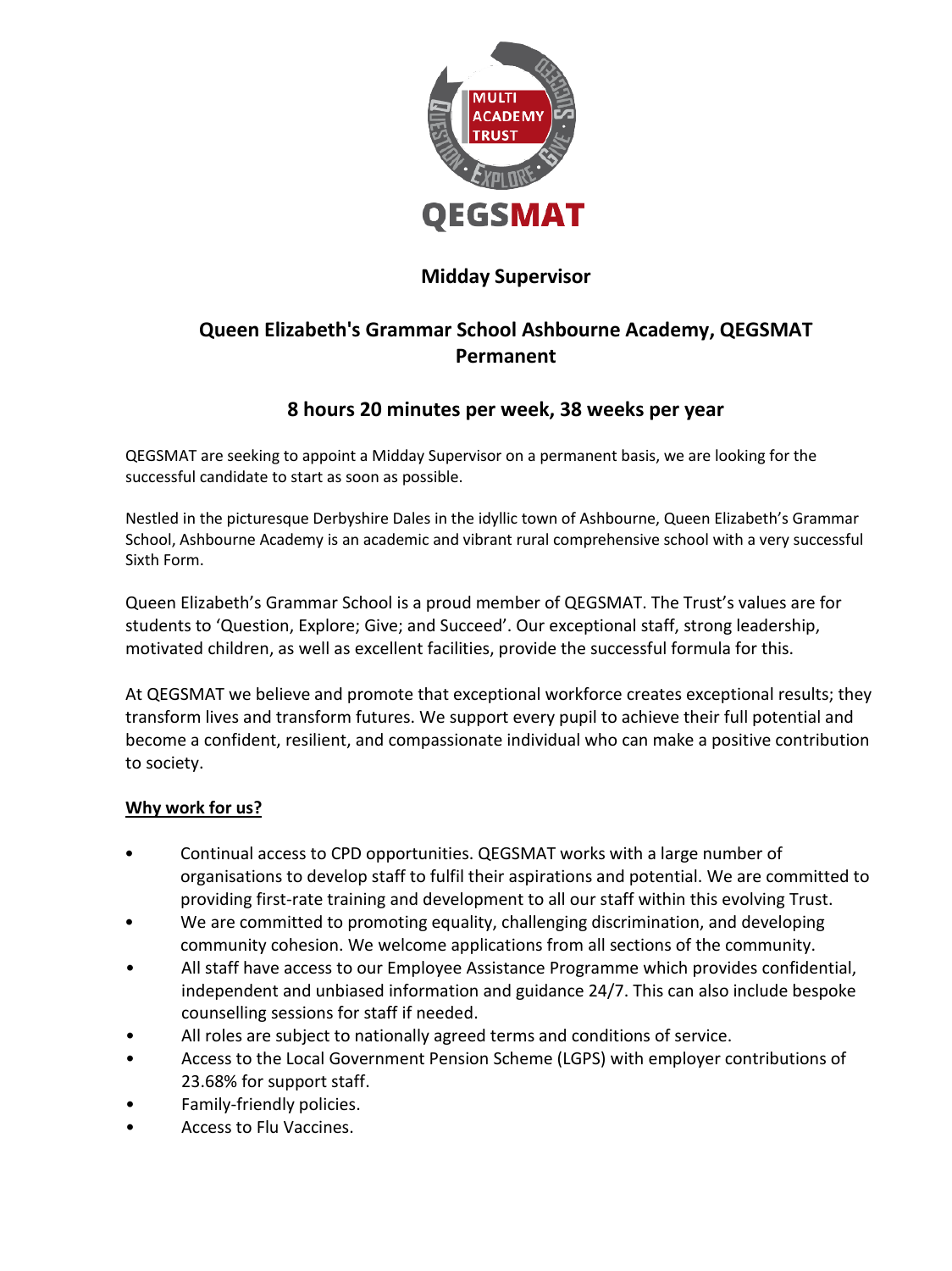• Opportunity to work flexibly.

QEGSMAT is also committed to safeguarding and promoting the welfare of children and young people and expects all staff and volunteers to share this commitment. All appointments are subject to an Enhanced DBS check and be eligible to work in the UK. Further information about our commitment to Safeguarding can be found - <https://www.qegsmat.com/documents/safeguarding>

If you are interested and wish to have an informal conversation to discuss the role or would like to visit the school, we would be happy to arrange this. Please call Natalie Jones 01335 343685. Further details about our school can be found on our website: <https://www.queenelizabeths.derbyshire.sch.uk/>

To apply for this position, please visit our Trust Website [\(https://www.qegsmat.com/current](https://www.qegsmat.com/current-vacancies/)[vacancies/\)](https://www.qegsmat.com/current-vacancies/) where you can apply via TES.

**Closing date for applications: Thursday 30th June 2022, 9am**

**Proposed Interview date: Thursday 7th July 2022**

**Actual Salary: Scale 1, £3,397 - £3,500 pro-rated (£18,333 - £18,887 FTE)** 

**Start Date: As soon as possible**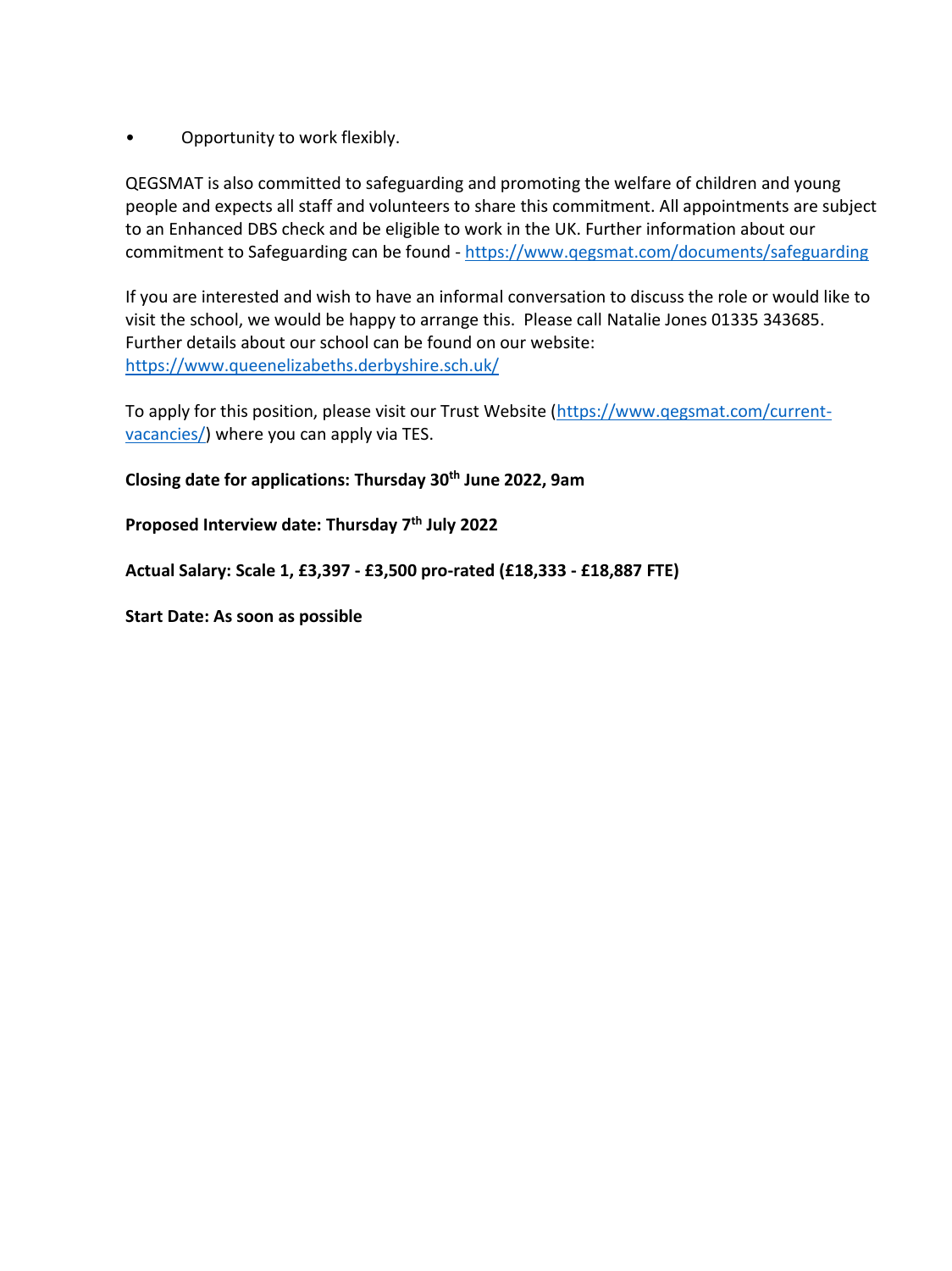

#### **JOB DESCRIPTION**

POST: Midday Supervisor RESPONSIBLE TO: Senior Lunchtime Supervisor GRADE/SALARY: Scale 1 POST OBJECTIVE: To ensure the safety and welfare of students during the Lunchtime break.

#### **DUTIES AND REPONSIBILITIES:**

- Supervise students throughout the Lunchtime break;
- Supervise the dining hall throughout the lunch period promoting good behaviour and a calm atmosphere;
- Ensure students clear their tables of dirty dishes and dispose of their litter in the receptacles provided;
- Wipe clean dining tables and clean up any spillages hazardous to students and staff;
- Deal with any unacceptable/challenging behaviour in line with school policy;
- Support the school by enforcing all school rules.

#### **METHODS OF WORKING**

The post holder must:

- 1. Maintain confidentiality and observe data protection and associated guidelines where appropriate;
- 2. Maintain an awareness of Safeguarding Children and Every Child Matters initiatives;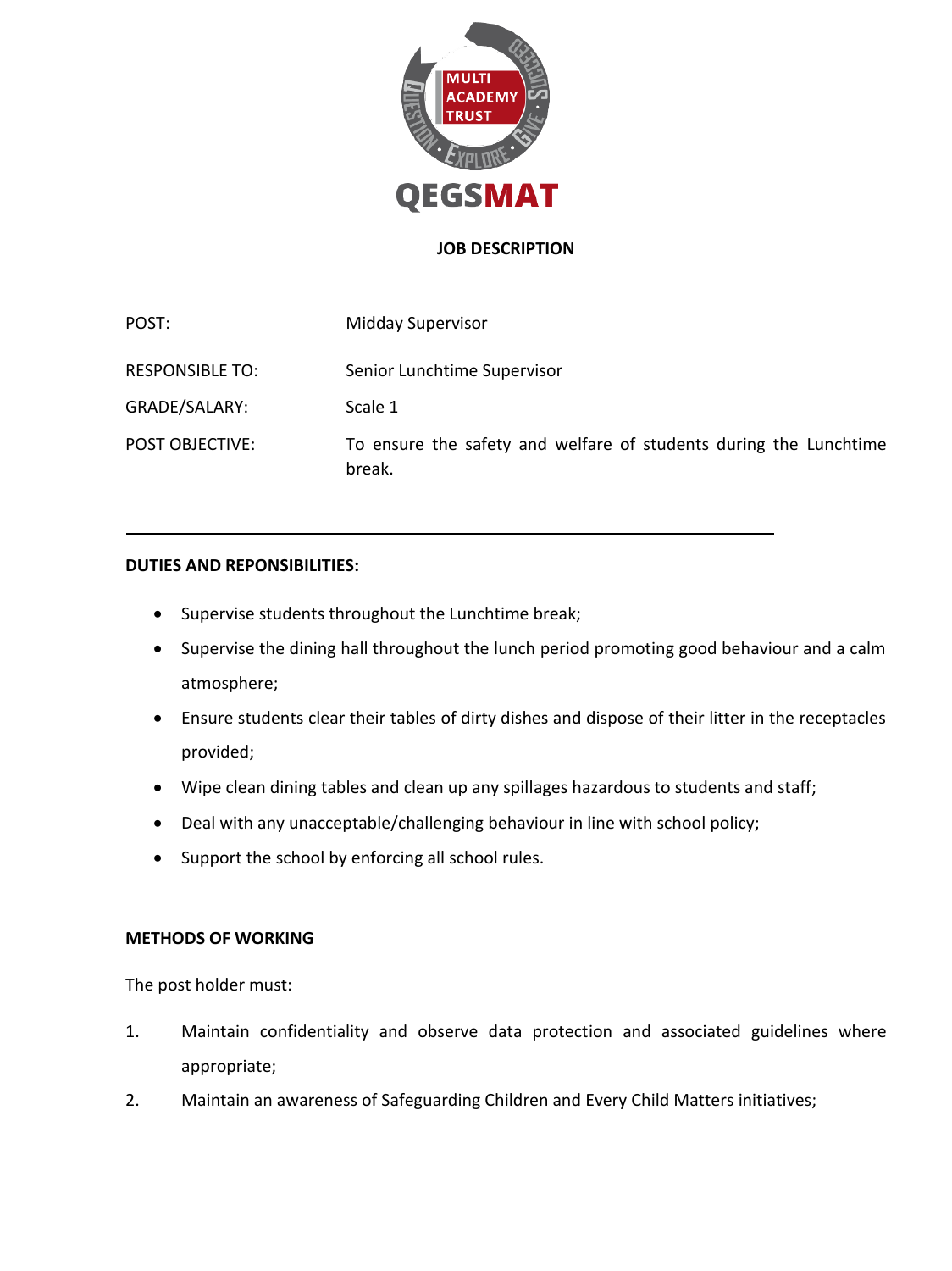- 3. Understand and comply with the school's Health and Safety Policy in the performance of their duties and responsibilities;
- 4. Carry out the duties of the post in compliance with the school's Equal Opportunities Policy;
- 5. Understand and comply with all other relevant school policies;
- 6. Take an active part in appraising their own work against agreed priorities and targets in accordance with the school's professional development and supervision arrangements;
- 7. Undertake any necessary training associated with the duties of the post;
- 8. To carry out any other reasonable duties and responsibilities within the overall function, commensurate with the grading and level of responsibilities of the post.